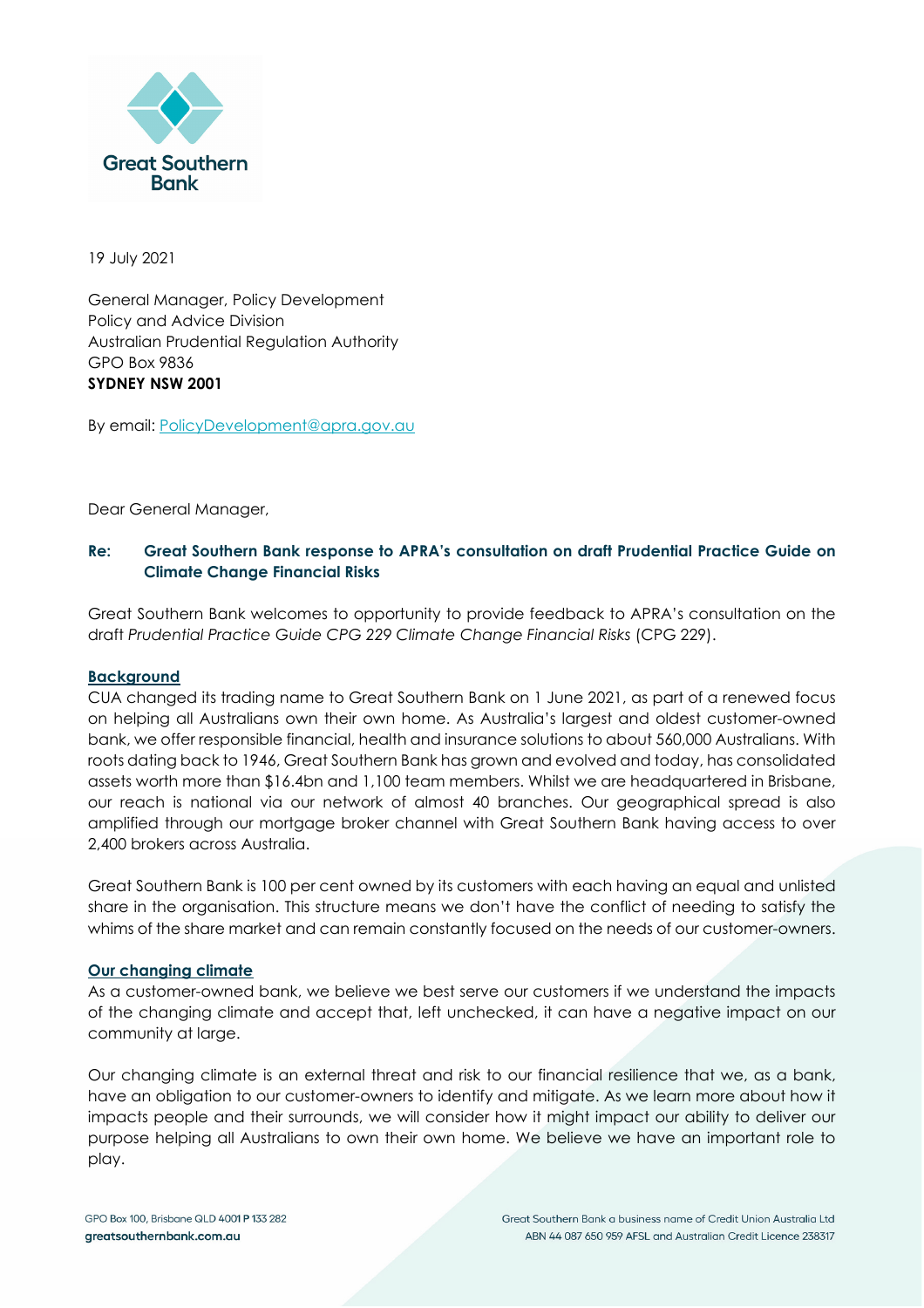Our efforts in addressing climate change are part of our broader Sustainability Strategy, which is something that we constantly consider and update. We see our considerations as building on our long-standing work helping communities through our work on things like financial inclusion and our partnerships with groups like Australian Red Cross.

### **Draft CPG 229**

We believe CPG 229 will bring benefit and consistency as industry evolves its risk practices in response to the changing climate.

In considering our response to APRA's consultation we have been mindful of the leadership role we play on behalf of the customer-owned banking sector. We fully support APRA's intention to make CPG 229 proportional to the size, business mix and complexity of the entity, and tailored to the nature and magnitude of the risks. This is particularly important for the smallest customer-owned ADIs who are more likely to require more time, or be resource-constrained in their ability, to assess climate change financial risks. Equally, some of these entities will have exposures that are more concentrated to specific geographic areas and to specific threats – it's important to allow flexibility in the framework to cater for this.

To assist smaller ADIs, Great Southern Bank encourages APRA to consider an earlier implementation timeframe for disclosures for large ADIs. This will allow smaller ADIs, who do not have the resources and expertise, to develop and learn from the work undertaken by large ADIs who are better resourced.

Under the direction of our Board and as part of our rebrand to Great Southern Bank, we have been focused on our broader Sustainability Strategy and its connection to our organisational purpose of helping all Australians own their own home. A fundamental element of the strategy needs to be the bank's financial resilience and response to climate change risks. This begins by understanding our current risk exposure and how this might evolve over time under different climate change scenarios. Importantly, as a customer-owned bank, we also want to consider our role in helping our customers make informed decisions with respect to climate change and their home ownership journey.

As we complete our analysis and modelling, we are also considering how we can best assist the customer-owned banking sector. We intend to work with the Customer Owned Banking Association to explore how we might collaborate with other customer owned ADIs to help them better understand their risks and assist their customers.

We hope that over time APRA will be able to share industry insights on best practice and benchmarking in this area so as to better facilitate an understanding of the risks for smaller ADIs.

APRA's draft CPG 229 outlines better practice in monitoring climate risks which includes both a qualitative and quantitative approach (page 13). Great Southern Bank suggests having a consistent set of quantitative metrics for monitoring across the sector.

We also believe it would be in the sector's best interests to create consistency with definitions of short and medium term for the scenario analysis. We are currently looking at scenario impacts for 2030 and 2050.

Whilst we are waiting for our scenario analysis, our assumption is that it won't change frequently, and we believe that rather than reporting on the work annually, this reporting should be disclosed when a material shift is identified.